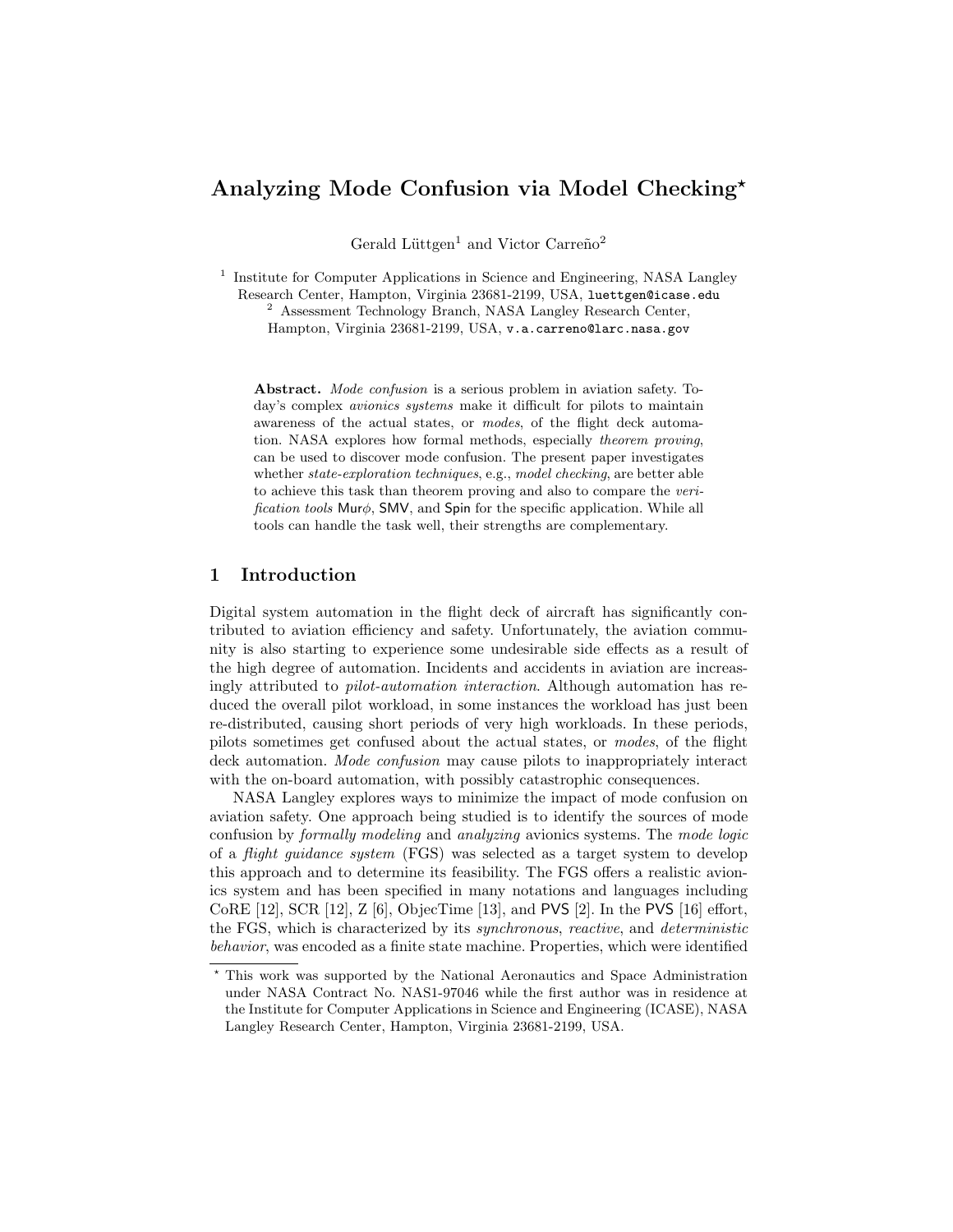as possible sources of mode confusion by experts in  $human \ factors$  [9], were also defined in the PVS language. These properties included inconsistent behavior, ignored crew inputs, and indirect mode changes. Proofs in the PVS model were undertaken to either show that a property holds or to discover conditions that preclude the property from being true. The employed style of theorem proving resembled a form of *state exploration*. Hence, the question arises whether stateexploration and model-checking techniques [3, 5] are better suited for the study of mode confusion.

In order to answer this question, we model and analyze the mode logic by applying three popular and publicly available state-exploration/model-checking *tools*, namely Mur $\phi$  [4, 14], SMV [11, 17], and Spin [7, 18]. Although all three tools are appropriate for the task, each one has its own strengths and weaknesses. We compare the tools regarding  $(1)$  the suitability of their languages for *modeling* the mode logic, (2) their suitability for *specifying* and *verifying* the mode confusion properties of interest, and (3) their ability to generate and *animate diagnostic* information. The first aspect concerns the way in which we model the example system. The second aspect refers to the adequacy of the language in which properties are encoded and also to the degree of orthogonality between system and property specifications. The third aspect is perhaps the most important one for engineers since system designs are often incorrect in early design stages.

# **2 Flight Guidance Systems and Mode Logics**

The FGS is a component of the *flight control system* (cf. Fig. 1). It continuously determines the difference between the actual state of an aircraft – its position, speed, and attitude as measured by its *sensors* – and its desired state as inputted via the crew interface and/or the flight management system. In response, the FGS generates commands to minimize this difference, which the autopilot may translate into movements of the aircraft's actuators. These commands are calculated by control law algorithms that are selected by the mode logic.



**Fig. 1.** Flight control system

In the following we focus on the mode-logic part of the FGS. Especially, we leave out the modeling of the control laws and, if no confusion arises, use interchangeably the terms FGS and mode logic. A mode logic essentially acts as a deterministic machine which is composed of several synchronous sub-machines.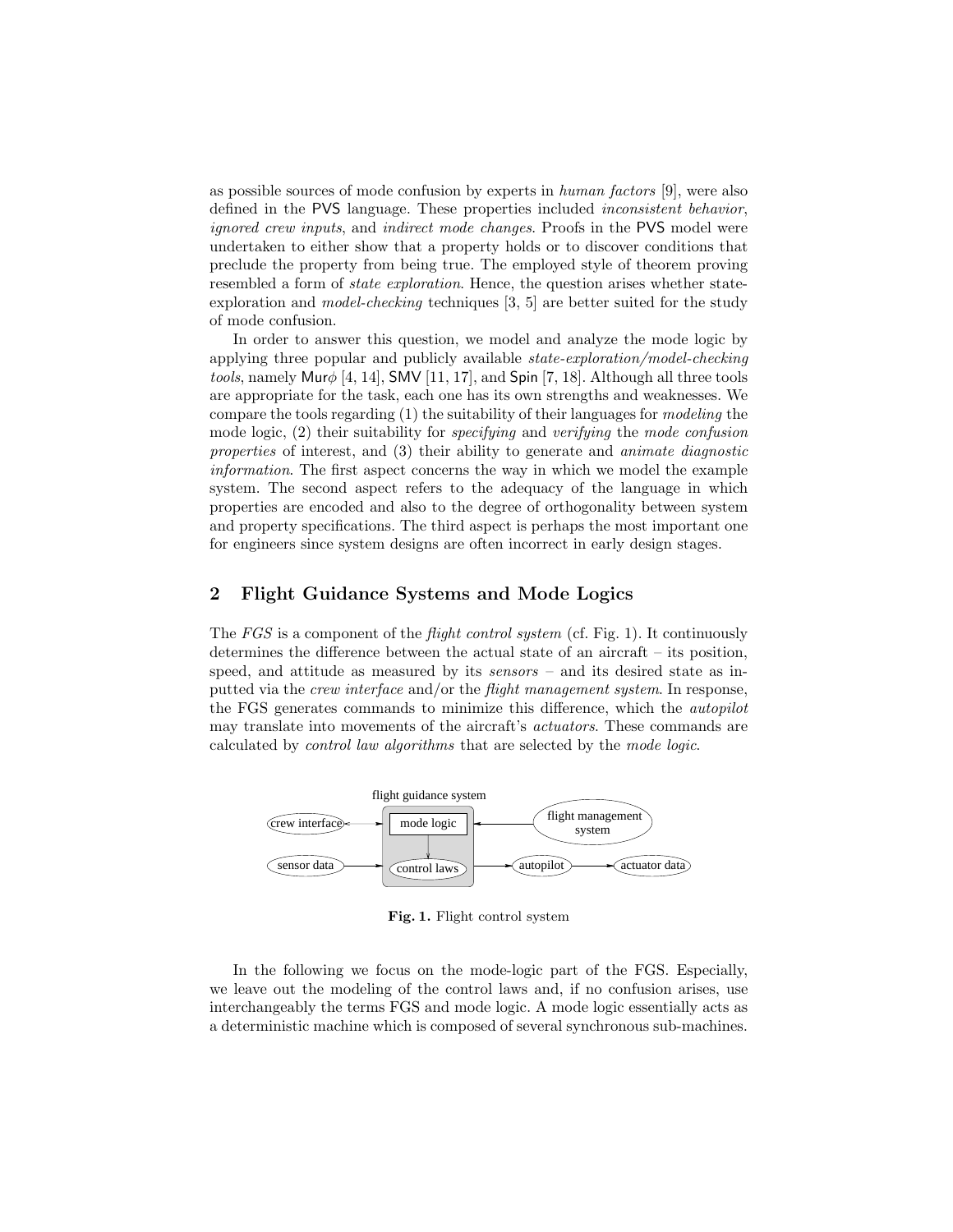It receives events from its environment and reacts to them by changing its state appropriately. This reaction may require several simultaneous mode changes. Fig. 2 shows a typical mode logic consisting of three interacting components: the lateral guidance, the vertical guidance, and the flight director. The mode of the flight director determines whether the FGS is used as a navigational aid. The lateral guidance subsumes the roll mode (Roll), the heading mode (HDG), the navigation mode (NAV), and the lateral go-around mode (LGA), whereas the vertical guidance subsumes the *pitch* mode (Pitch), the vertical speed mode (VS), and the *vertical go-around* mode (VGA). Each mode can be either *cleared* or active, with the NAV mode having additional sub-states in the active state.



**Fig. 2.** Architecture of the model logic of the FGS

The properties of interest regarding the FGS can be classified as *mandatory* properties and mode confusion properties. Some of the mandatory properties are: (i) if the flight director is off, all lateral and vertical guidance modes must be cleared, (ii) if the flight director is on, then exactly one lateral and one vertical mode is active, and (iii) a default mode is activated when the flight director is on and other modes are cleared. Regarding mode confusion, several categories are identified in [9]. We have selected three categories to use in the analysis of our system: (1) inconsistent behaviors, i.e., a crew interface input has different functionality for different system states, (2) *ignored operator inputs*, i.e., a crew input does not result in a change of state, and (3) indirect mode changes, i.e., the system changes its state although no crew input is present. To discover sources of mode confusion, we formulate the negation of each property and try to prove it. Conditions that prevent us from successfully completing the proof – manifested by unprovable subgoals in a theorem prover and error traces in model-checking tools – are the ones we intend to uncover. This process is interactive and labor intensive when using theorem proving [13]. Thus, we investigate whether stateexploration/model-checking tools can perform the analysis more efficiently.

## **3 Modeling the Mode Logic in Mur***φ*

Mur $\phi$  [4, 14] is a state-exploration tool developed by David Dill's group at Stanford University and consists of a *compiler* and a *description language*. The compiler takes a system description and generates a C++ special-purpose verifier for it, which can then be used for checking *assertions* and *deadlock behavior*.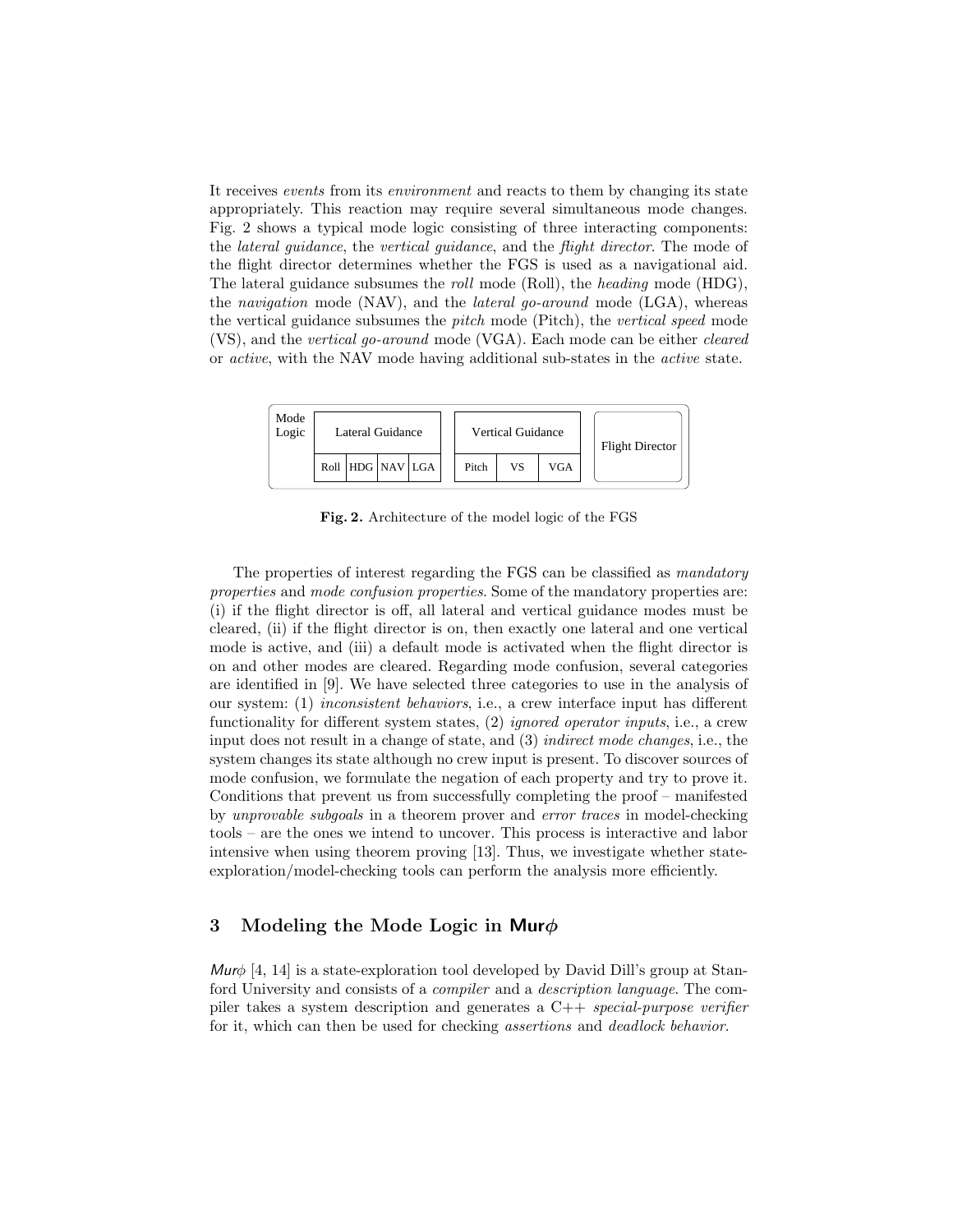The Mur $\phi$  description language borrows many constructs found in imperative programming languages, such as Pascal. System descriptions may include declarations of constants, finite data-types, global and local variables, and unnested procedures and functions. Moreover, they contain transition rules for describing system behavior, a definition of the *initial states*, and a set of *state invariants* and *assertions*. Each transition rule may consist of a *quard* – which is never needed here – and an action, i.e., a statement which modifies global variables. A state in Murφ's execution model is an assignment to all global variables in the considered description. A transition is determined by a rule which is chosen nondeterministically from those rules whose guards are true in the current state. The rule's execution updates some global variables according to its action.

**Table 1.** Specification of module  $simple\_guidance$  in Mur $\phi$ 

```
TYPE sg_modes : ENUM { cleared, active };
TYPE sg_events : ENUM { activate, deactivate, switch, clear };
TYPE sg_signals : ENUM { null, activated, deactivated };
PROCEDURE simple_guidance(VAR mode : sg_modes; event : sg_events;
                        VAR signal : sg_signals);
BEGIN
 IF mode=cleared THEN
   SWITCH event CASE activate : signal:=activated; mode:=active;
                CASE deactivate : signal:=null;
                CASE switch : signal:=activated; mode:=active;
                CASE clear : signal:=null;
   END;
 ELSE
   SWITCH event CASE activate : signal:=null;
                CASE deactivate : signal:=null; mode:=cleared;
                CASE switch : signal:=deactivated; mode:=cleared;
                CASE clear : signal:=deactivated; mode:=cleared;
END; END; END;
```
The heart of the Mur $\phi$  model of the FGS is the deterministic procedure fgs which encodes the system's reaction to some event entering the mode logic. By declaring a transition rule for each event env\_ev as RULE "rule\_for\_env\_event" BEGIN  $fgs(\text{env\_ev})$ ; END, we model the nondeterministic behavior of the environment which arbitrarily chooses the event entering the system at each synchronous step. Due to space constraints we do not completely present fgs, but concentrate on modeling the vertical-guidance component of the FGS [10]. Let us define the modes of this component as instantiations of an abstract datatype module simple guidance which encodes each mode's behavior as a simple Mealy automaton (cf. Table 1). The module is parameterized by the mode mode under consideration, the input event event, and the output event signal. The parameters are of enumeration types sg\_mode, sg\_events, and sg\_signals, respectively. The body of simple guidance specifies the reaction of a mode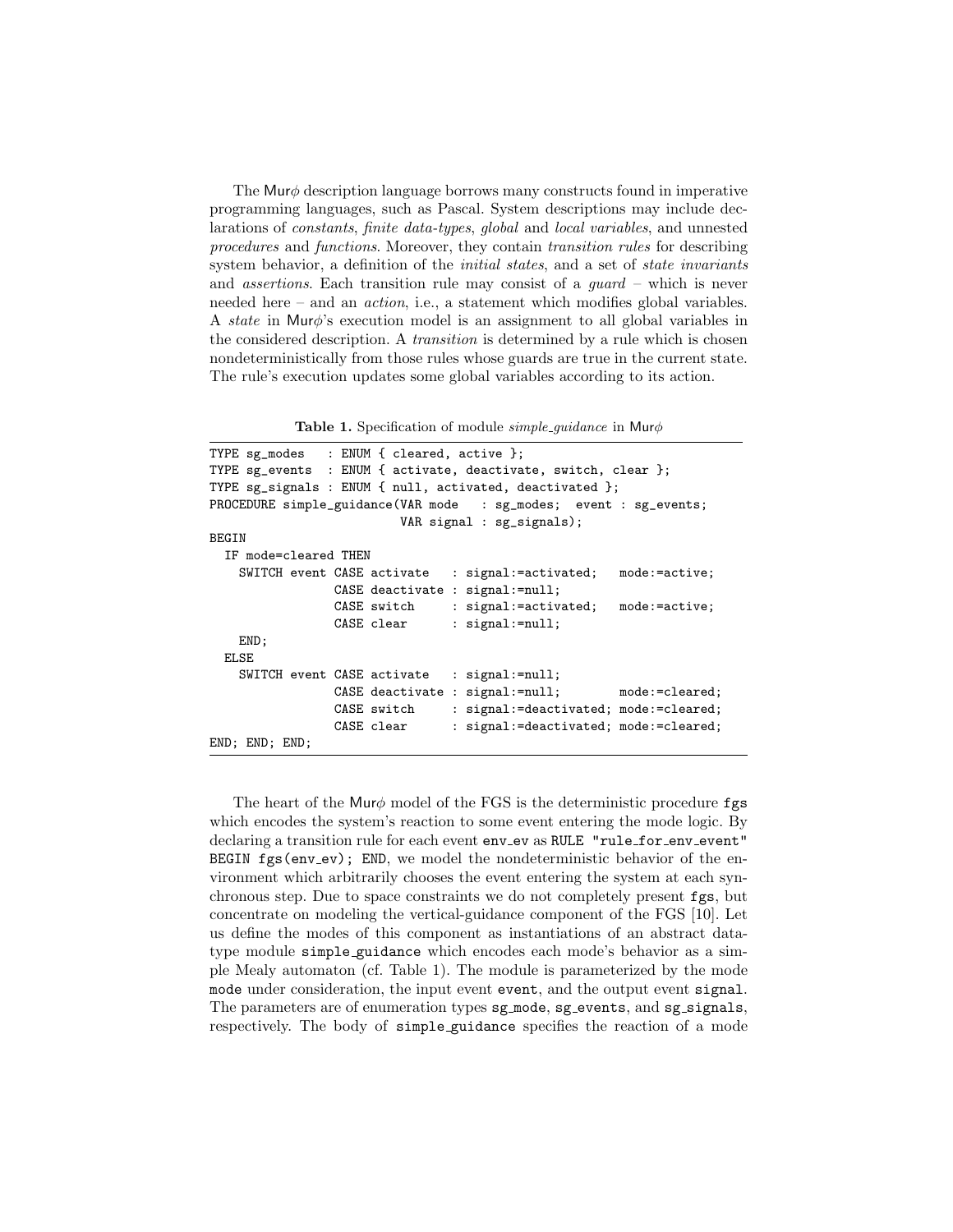to event with respect to mode. This reaction is described by an *if-statement*, two case-selections, and assignments to mode and signal. The vertical-guidance component is specified as a procedure, called vertical guidance (cf. Table 2), and employs simple guidance for describing the modes pitch, vs, and vga, which are defined as global variables. The task of vertical guidance is firstly to recognize whether env ev refers to mode Pitch, VS, or VGA. This is done by functions pitch\_event, vs\_event, and vga\_event. Then env\_ev is translated to an event of type sg\_events via functions pitch\_conv, vs\_conv, and vga\_conv, respectively, and passed to the mode to which it belongs. If this mode is activated by the event, i.e., simple guidance returns value activated via local variable sig, then the other two modes must instantly be deactivated by invoking simple guidance with the appropriate modes and event deactivate.

**Table 2.** Specification of module vertical guidance in Murφ

```
VAR pitch, vs, vga : sg_modes;
PROCEDURE vertical_guidance(env_ev:env_events); VAR sig : sg_signals;
BEGIN CLEAR sig;
 IF pitch_event(env_ev) THEN
   simple_guidance(pitch, pitch_conv(env_ev), sig);
   IF sig=activated THEN simple_guidance(vs, deactivate, sig);
                              simple_guidance(vga, deactivate, sig);
   END;
 ELSIF vs_event(env_ev) THEN
   simple_guidance(vs, vs_conv(env_ev), sig);
   IF sig=activated THEN simple_guidance(pitch, deactivate, sig);
                              simple_guidance(vga, deactivate, sig);
   ELSIF sig=deactivated THEN simple_guidance(pitch, activate, sig);
   END;
 ELSIF vga_event(env_ev) THEN
   simple_guidance(vga, vga_conv(env_ev), sig);
   IF sig=activated THEN simple_guidance(pitch, deactivate, sig);
                              simple_guidance(vs, deactivate, sig);
   ELSIF sig=deactivated THEN simple_guidance(pitch, activate, sig);
END; END; END;
```
We now turn our focus to specifying mode confusion properties. As states are generated by  $Mur\phi$ , assert statements, that were explicitly included in the action of a rule, are checked. If an assertion is violated  $-$  i.e., the assert statement is evaluated to false in some reachable system state – the Mur $\phi$  verifier halts and outputs diagnostic information which consists of a sequence of states leading from the initial state to the error state. The verifier also halts if the current state possesses no successor states, i.e., if it is deadlocked. Next, we show how an exemplary property of each category of the mode confusion properties mentioned in Section 2 can be stated as assertions. We encapsulate these assertions in procedure mode confusion properties which is invoked as the last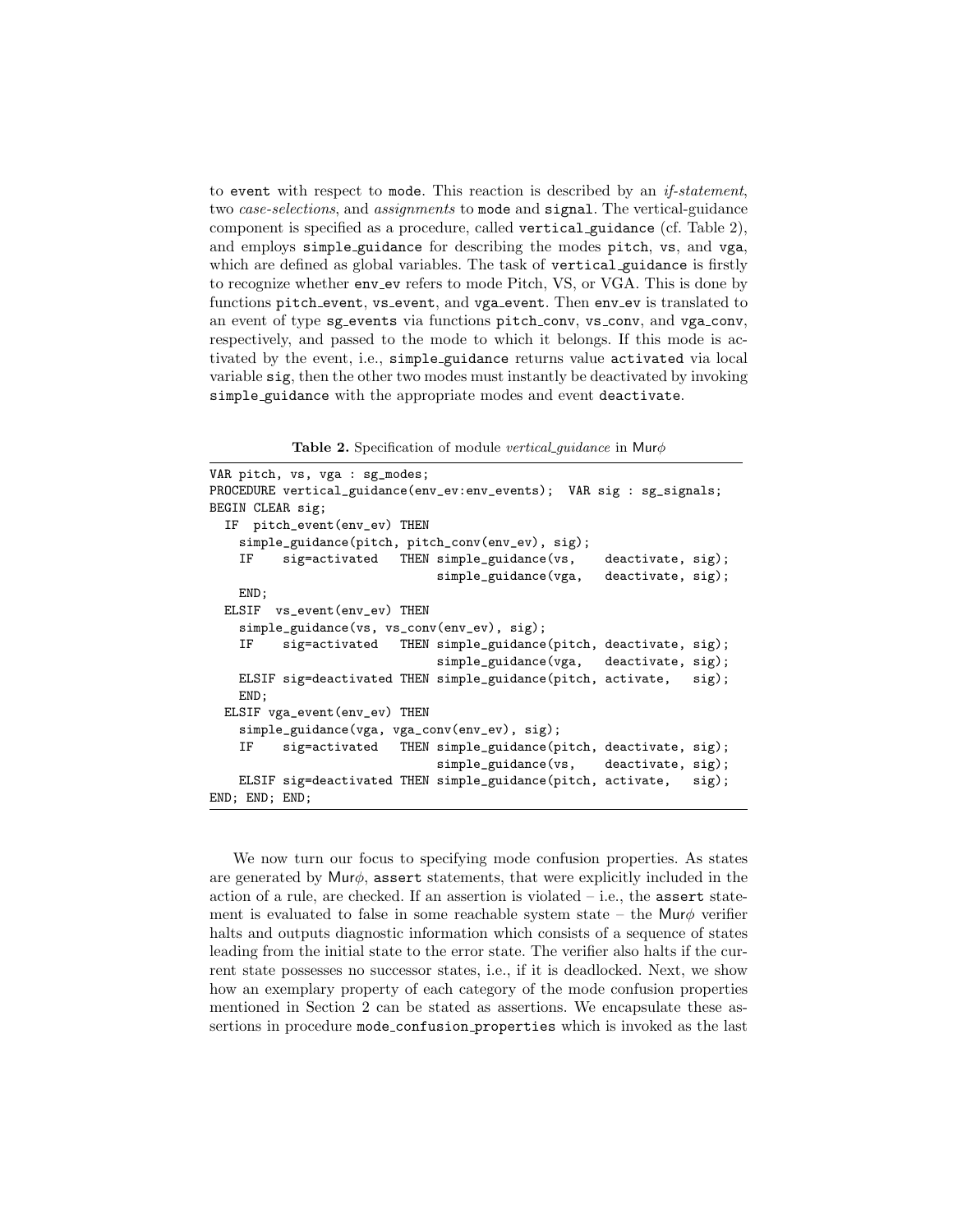```
VAR old_pitch, old_vs, old_vga : sg_modes;
PROCEDURE mode_confusion_properties(env_ev:env_events);
BEGIN
 ALIAS mode_change : pitch!=old_pitch | vs!=old_vs | vga!=old_vga; DO
    -- check for response to pressing VS button
    IF env_ev=vs_switch_hit THEN
     assert (old_vs=cleared -> vs=active ) "vs_toggle_1";
     assert (old_vs=active -> vs=cleared) "vs_toggle_2";
   END;
   -- search for ignored crew inputs (property violated)
   assert (crew_input(env_ev) -> mode_change)
           "search_for_ignored_crew_inputs";
   -- no unknown ignored crew inputs
   assert (crew_input(env_ev) & !ignored_crew_input(ev) -> mode_change)
           "no_unknown_ignored";
    -- search for indirect mode changes (property violated)
   assert (!crew_input(env_ev) -> !mode_change)
           "search_for_indirect_mode_changes";
   -- no unknown indirect mode changes
    assert (!crew_input(env_ev) & !indirect_mode_change(env_ev) ->
            !mode_change) "no_unknown_indirect_mode_changes";
 END;
 old_pitch:=pitch; old_vs:=vs; old_vga:=vga;
END;
```
statement in fgs (cf. Table 3). Here, " $-$ -" introduces a comment line,  $!=$  denotes *inequality*, and  $\vert$ ,  $\&$ ,  $\vert$ , and  $\rightarrow$  stand for *logical disjunction*, *conjunction*, negation, and *implication*, respectively. Since all properties of interest concern the transition from one system state to the next, we need to store the global variables' values of the previously visited state. For this purpose we introduce new global variables old pitch, old vs, and old vga. The need for this overhead arises because Mur $\phi$  can only reason about simple *state invariants* and not about more general "state transition invariants." Therefore, state transition invariants need to be encoded as state invariants, which doubles the size of the state vector for our system description. The first two assertions in Table 3, belonging to the first category of mode confusion properties, state that environment event vs\_switch\_hit acts like a toggle with respect to mode VS, i.e., if VS was in state cleared and vs\_switch\_hit arrived, then it is now in state active, and vice versa. Regarding the second category, we verify that no crew inputs are ignored, i.e., whenever an event that originated from the crew enters the mode logic, then at least one mode changes its value. We specify this property as crew\_input(env\_ev) -> mode\_change, where crew\_input is a function determining whether env\_ev originates from the crew and where mode\_change is a shortcut introduced as an ALIAS statement. As expected, this property does not always hold. The error trace returned by  $Mur\phi$  helps us in identifying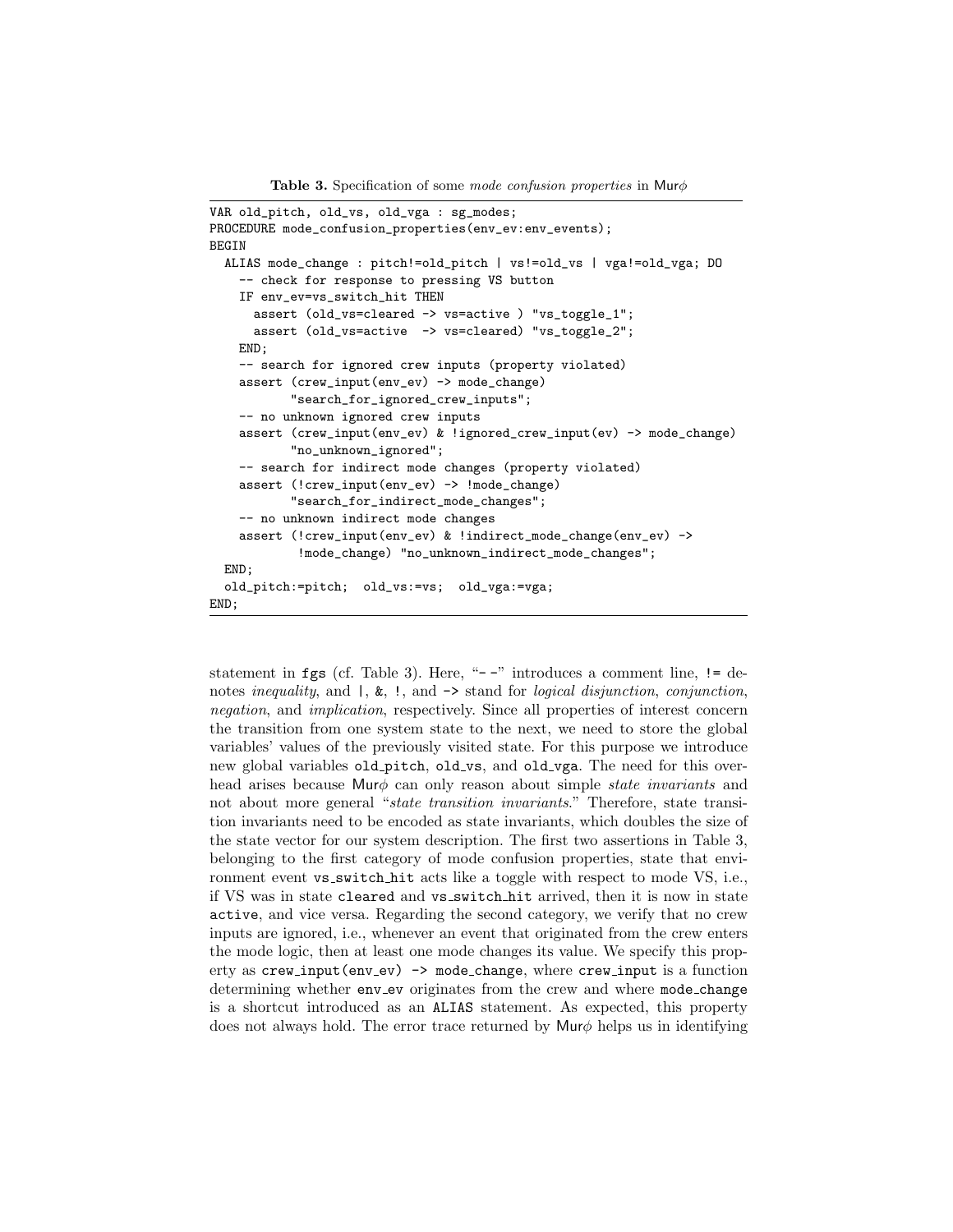the cause, as is our objective. We filter out the cause by including a predicate ignored crew input, stating the negation of the cause, in the premise of the assertion (cf. Table 3). We then re-run Mur $\phi$  and iterate this process until the assertion becomes true, thereby gradually capturing all crew-input scenarios responsible for mode confusion. Similarly, we approach the third category of mode confusion properties. The property we consider is "no indirect mode changes" which prohibits a system's state to change if env\_ev is not originated by the crew. Using Mur $\phi$ , we discover the conditions that invalidate this property and, subsequently, weaken it via predicate indirect mode change. The mandatory properties mentioned in Section 2 are formalized as invariant statements and proved. The difference between an assert and an invariant statement is that the former appears in the system description part of the model, while the latter does not. The reason for specifying mode confusion properties in the system description is their reference to old\_pitch, old\_vs, and old\_vga. In order to keep the state space small, these variables must be re-assigned to the actual values of pitch, vs, and vga, respectively, before a step of the synchronous system is completed.

Summarizing, Mur $\phi$ 's description language turned out to be very convenient for our task since the PVS model of the FGS [13] could simply be carried over. Unfortunately, Mur $\phi$  forces us to encode state transition invariants as state invariants, thereby doubling the number of global variables and  $Mur\phi$ 's memory requirements. The full  $Mur\phi$  model subsumes about 30 assertions and leads to a finite automaton with 242 states and 3 388 transitions. In each state, any of the 14 environment events may enter the system (" $242 \times 14 = 3388$ "). The state-space exploration took less than 2 seconds on a SUN SPARCstation 20.

## **4 Modeling the Mode Logic in SMV**

The SMV system [11, 17], originally developed by Ken McMillan at Carnegie-Mellon University, is a model-checking tool for verifying finite-state systems against specifications in the *temporal logic* CTL [3, 5]. SMV implements a symbolic model-checking algorithm based on *Binary Decision Diagrams* (BDDs) [1].

SMV's description language is a very simple, yet elegant language for modularly specifying finite-state systems, which has the feel of a hardware description language. The language's data types are Booleans (where *false* and *true* are encoded as 0 and 1, respectively), enumeration types, and arrays. Its syntax resembles a style of parallel assignments, and its semantics is similar to single assignment data flow languages. In contrast to Mur $\phi$ , SMV descriptions are interpreted. The interpreter makes sure that the specified system is implementable by checking for *multiple assignments* to the same variable, *circular assignments*, and type errors. The SMV language also includes constructs for stating system specifications in the temporal logic (fair)CTL [5], which allows one to express a rich class of temporal properties, including safety, liveness, and fairness properties. Here, we focus on safety properties to which invariants belong.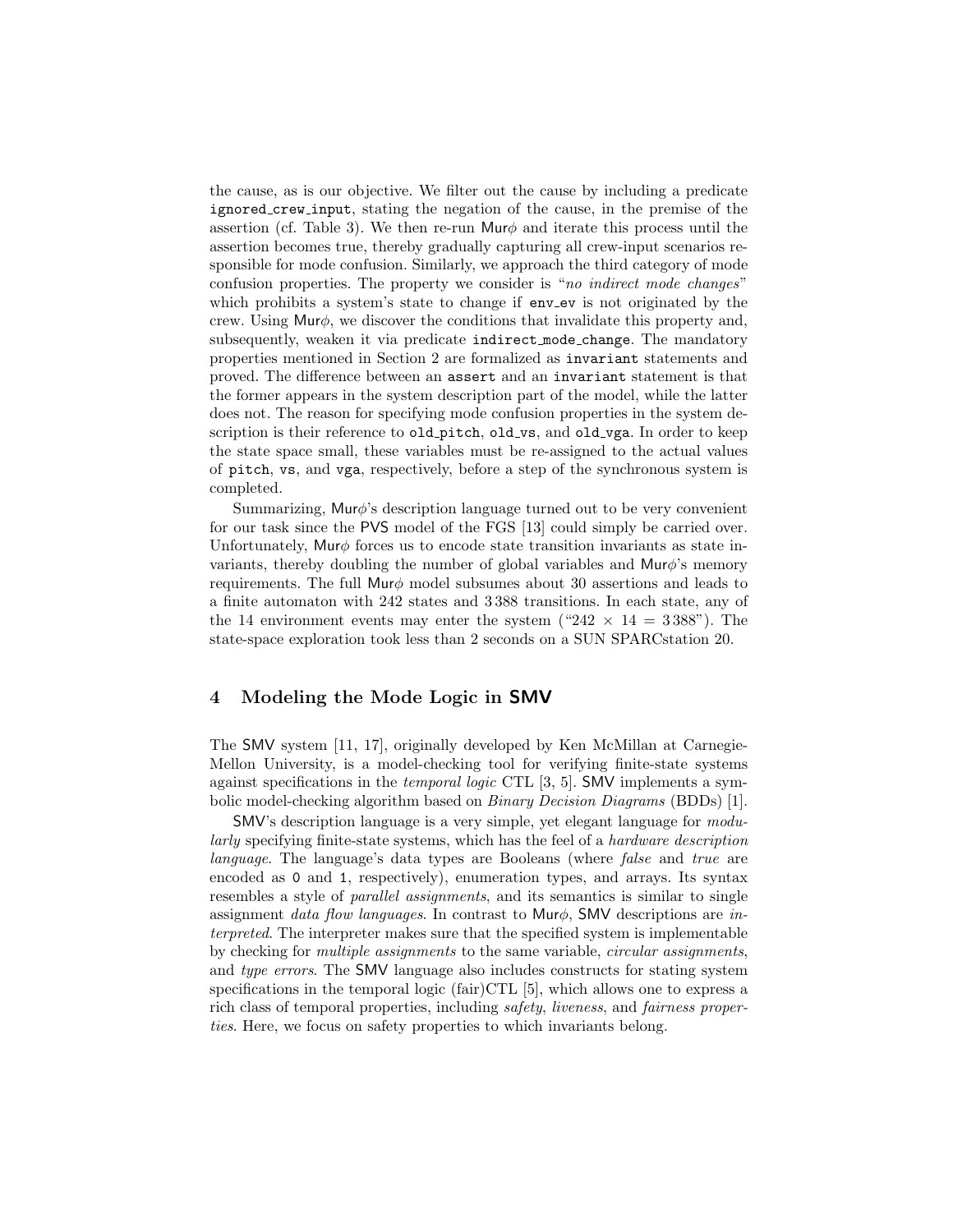|            |                                   | MODULE simple_guidance(activate, deactivate, switch, clear) |
|------------|-----------------------------------|-------------------------------------------------------------|
| <b>VAR</b> |                                   | mode : {cleared, active};                                   |
|            | $ASSIGN\ init(model)$ := cleared; |                                                             |
|            |                                   | $next(model)$ := case deactivated   deactivate : cleared;   |
|            |                                   | : active;<br>activated                                      |
|            |                                   | : mode;                                                     |
|            |                                   | $esac$ ;                                                    |
|            |                                   | DEFINE activated := (mode=cleared) & (activate   switch);   |
|            |                                   | deactivated := $(mode=active) & (clear \mid switch)$ ;      |

Table 4. Specification of module *simple\_quidance* in SMV

A module description in SMV consists of four parts: (1) the MODULE clause, stating the module's name and its formal (call-by-reference) parameters, (2) the VAR clause, declaring variables needed for describing the module's behavior, (3) the ASSIGN clause, which specifies the initial value of all variables (cf. init) and how each variable is updated from state to state (cf. next), and (4) the DEFINE clause, which allows one to introduce abbreviations for more complex terms. The main module MAIN of our SMV specification encodes the environment of the FGS, which nondeterministically sends events to the mode logic. This is done by defining variable env\_ev of enumeration type env\_events, which contains all environment events, and by adding "init(env\_ev):=env\_events; next(env\_ev):=env\_events" to the ASSIGN clause. Similar to the Mur $\phi$  model, we specify a module simple guidance (cf. Table 4) and, thereby, show how Mealy machines may be encoded in SMV. Module simple guidance takes the input events activate, deactivate, switch, and clear – which can be either absent or present – as parameters. The state associated with simple guidance is variable mode which may adopt values cleared and active. The initial value init(mode) of mode is cleared. The behavioral part of simple guidance is described in the next(mode) statement consisting of a case expression. The value of this expression is determined by the first expression on the right hand side of the colon such that the condition on the left hand side is true. The symbols =, &, and | stand for equality, logical conjunction, and logical disjunction, respectively. The terms activated and deactivated, whose values are accessible from outside the module, are defined in the DEFINE clause.

Before we model module vertical guidance, we comment on why we have encoded the input event of simple guidance using four different signal lines instead of a single event of some enumeration type subsuming all four values. When activate, deactivate, switch, and clear are combined in an enumeration type, we need to identify the value of the input event via a SMV case construct. This induces a circularity which would be detected by the SMV interpreter, i.e., our description of the mode logic would be rejected. One difference between simple guidance as a module in SMV and as an abstract data-type in Mur $\phi$  is that the mode variable is encapsulated within the SMV module and is not a call-by-reference parameter. The behavior of each mode of vertical guidance, Pitch, VS, and VGA, can now be described by instantiating simple guidance,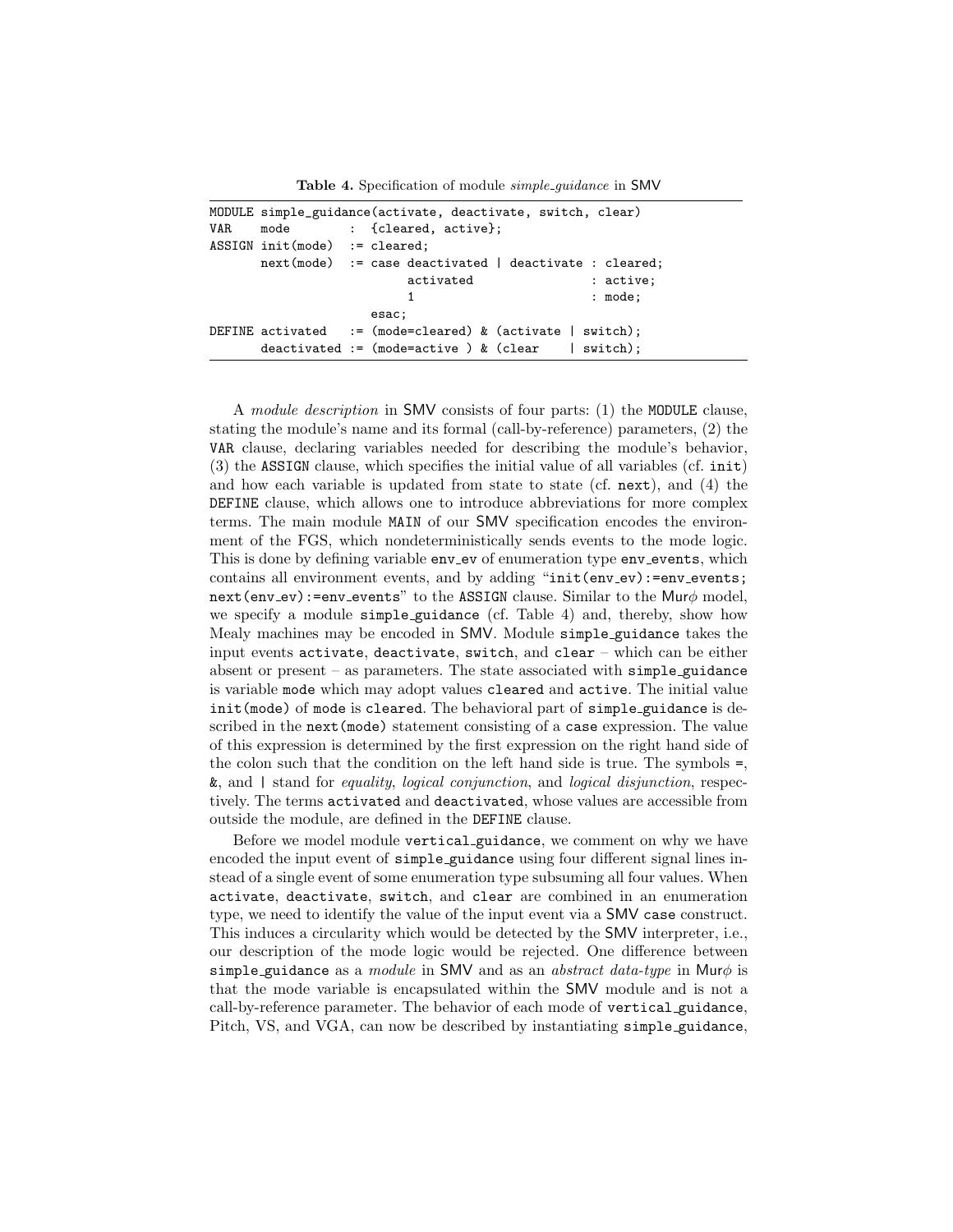Table 5. Specification of module *vertical quidance* in SMV

```
MODULE vertical_guidance(vs_pitch_wheel_changed, vs_switch_hit,
         ga_switch_hit, sync_switch_pressed, ap_engaged_event)
VAR pitch : simple_guidance(pitch_activate, pitch_deactivate, 0, 0);
          : simple_guidance(0, vs_deactivate, vs_switch_hit, 0);
   vga : simple_guidance(0, vga_deactivate, ga_switch_hit, vga_clear);
DEFINE
  pitch_activate := (vs_switch_hit & vs.deactivated) | (vga_event &
                     vga.deactivated) | vs_pitch_wheel_changed;
 pitch_deactivate := (vs_switch_hit & vs.activated) |
                      (vga_event & vga.activated);
  vs_deactivate := (vs_pitch_wheel_changed & pitch.activated) |
                      (vga_event & vga.activated);
  vga_deactivate := (vs_pitch_wheel_changed & pitch.activated) |
                      (vs_switch_hit & vs.activated);
  vga_clear := ap_engaged_event | sync_switch_pressed;
 vga_event := ap_engaged_event | sync_switch_pressed | ga_switch_hit;
```
as is done in the VAR clause in Table 5. Thereby, global variables pitch.mode, vs.mode, and vga.mode are created as part of the state vector of our SMV model. All actual parameters of each simple guidance module can be specified as terms on the input parameters of vertical guidance. Note that the functions pitch event, vs event, and vga event used in the Mur $\phi$  description are encoded here in the DEFINE clause. Our modeling of vertical guidance is self-explanatory and visualizes the differences between the SMV and the Mur $\phi$ languages. While in  $\mathsf{Mur}\phi$  each synchronous step of the FGS can be modeled by a sequential algorithm, it must be described by parallel assignments in SMV.

**Table 6.** Specification of some mode confusion properties in SMV

```
DEFINE mode_change :=
  !(vertical.pitch.mode=cleared <-> AX vertical.pitch.mode=cleared) |
  !(vertical.pitch.mode=active <-> AX vertical.pitch.mode=active ) | ...
-- check for response to pressing VS button
SPEC AG (vertical.vs.mode=cleared & env_ev=vs_switch_hit ->
         AX vertical.vs.mode=active)
SPEC AG (vertical.vs.mode=active & env_ev=vs_switch_hit ->
         AX vertical.vs.mode=cleared)
-- search for ignored crew inputs (property violated)
SPEC AG (crew_input -> mode_change)
-- no unknown ignored crew inputs
SPEC AG (crew_input & !ignored_crew_input -> mode_change)
-- search for indirect mode changes (property violated)
SPEC AG (!crew_input -> !mode_change)
-- no unknown indirect mode changes
SPEC AG ((!crew_input & !indirect_mode_change) -> !mode_change)
```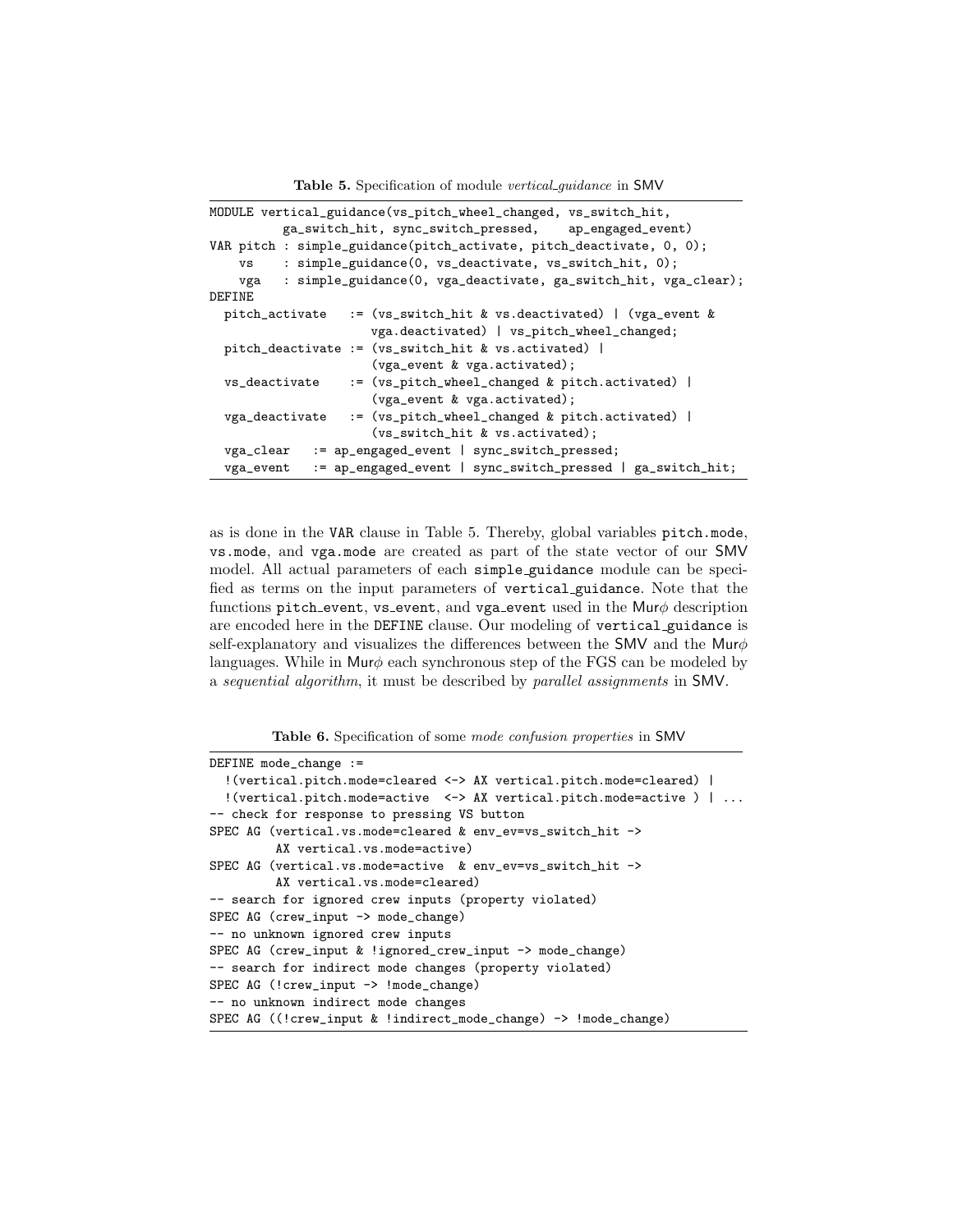In SMV, temporal system properties are specified in the Computational Tree Logic (CTL)  $[3, 5]$  and may be introduced by the keyword SPEC within the same file as the system description. The properties of interest to us can be specified as CTL formulas of the form  $AG\phi$ , where AG stands for "always generally," i.e., every reachable state satisfies property  $\phi$ . The formula  $AX\phi$  expresses that all successor states of the current state satisfy  $\phi$ . In this light, the first formula in Table 6 states: "every reachable state satisfies that, if mode VS in vertical guidance is currently cleared and event vs switch hit enters the system, then VS is active in every successor state of the current state." The symbols  $\rightarrow$  and  $\leftarrow$  used in Table 6 stand for *logical implication* and *equivalence*, respectively. The identifiers mode change, crew input, indirect mode change, and ignored crew input are abbreviations of expressions defined in a DEFINE clause, as exemplary shown for mode confusion. The presence of operator AX in CTL remedies the need to keep track of old values of mode variables. Thereby, the size of the associated state vector of the SMV model is cut in half when compared to the Mur $\phi$  model. Moreover, an orthogonal treatment of model and property specifications is achieved. The SMV system verified about thirty assertions in slightly more than half a second using 438 BDD nodes and allocated less than 1 MByte memory on a SUN SPARCstation 20. The properties "search for ignored crew inputs" and "search for indirect mode changes" were invalidated as in the Mur $\phi$  model. The returned error traces, including the assignments of each variable in every state of the traces, supported the identification of potential problems with the FGS model. SMV also includes an interactive mode which provides a very simple assistant for interactive debugging. The state space of the SMV model consists of 3 388 states, which corresponds to the 242 states of the Mur $\phi$  model since the actual environment event, out of 14 possible events, must be stored in a variable in SMV (" $242 \times 14 = 3388$ ").

Summarizing, SMV performed well for our example. CTL supports the convenient specification of mode confusion properties. However, SMV's system description language is not high-level when compared to Mur $\phi$ .

# **5 Modeling the Mode Logic in Spin**

Last, but not least, we explore the utility of the verification tool Spin [7, 8, 18], which was developed by Gerard Holzmann at Bell Labs, for our case study. Spin is designed for analyzing the logical consistency of concurrent systems. It is especially targeted towards distributed systems, such as communication protocols. The system description language of Spin, called Promela, allows one to specify nondeterministic processes, message channels, and variables in a C-like syntax. Given a Promela description, whose semantics is again defined as a finite automaton, Spin can perform random or interactive simulations of the system's execution. Similar to  $\mathsf{Mur}\phi$ , it can also generate a special-purpose verifier in form of a C-program. This program performs an exhaustive exploration of the system's state space and may check for *deadlocks* and *unreachable code*, validate invariants, and verify properties specified in a linear temporal logic [5].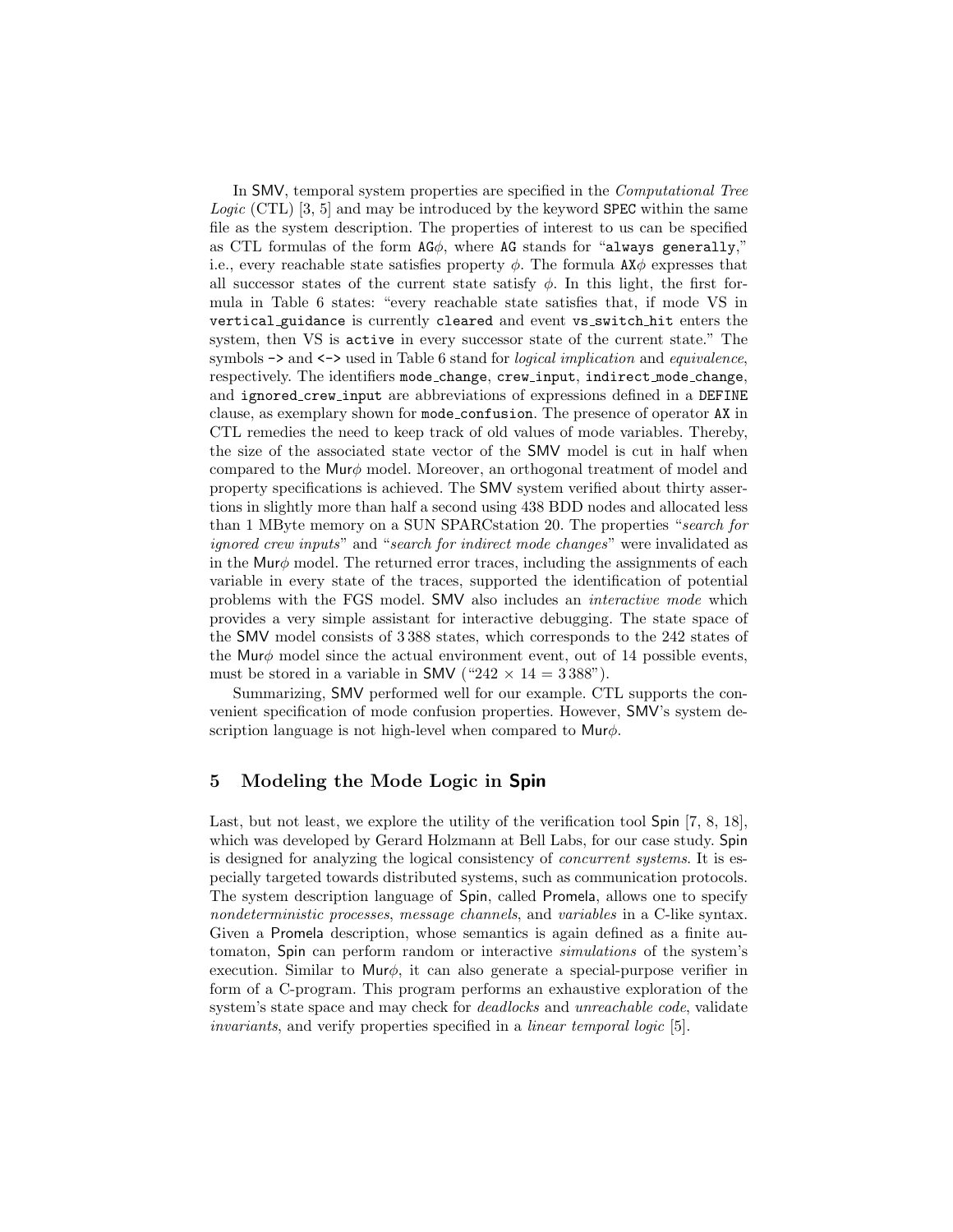Table 7. Specification of the main process *init* in Spin

```
init{ env_ev=null; do :: atomic{
      if /* body encodes 1 synchr. step */
      :: env_ev=vs_switch_hit /* nondet. choice of env. event */
      :: ... /* 14 cases, for each env. event */
      fi; fgs(env_ev); env_ev=null /* perform synchronous step */
    od }
```
Since our FGS is a synchronous system, it falls out of the intended scope of Spin. Nevertheless, we show that Spin allows us to successfully carry out our case study. The Promela fragment depicted in Table 7 encodes the main process, referred to as init in Spin, which is the only process of our model. Here, the global variable env ev is of type mtype which contains an enumeration of all event and signal names that occur in the mode logic. Promela's type system supports basic data types (such as bit, bool, and byte), as well as arrays, structures (i.e., records), and channels. Unfortunately, one may only introduce a single declaration of enumeration type, which must be named mtype. The statement atomic in init attempts to execute all statements in its body in one indivisible step. Especially, it prevents Spin from storing intermediate states which might arise when executing the body. Thus, we may use this construct for encoding the complex algorithm of the mode logic that performs a single synchronous step. The *repetition statement* do together with the *choice statement* if nondeterministically chooses which environment event to assign to env\_ev. The reason that we have not simply spelled out  $fgs(vs\_switch\_hit)$ , and so on for each environment event, is that fgs needs to be implemented as an *inline*. Expanding this long inline fourteen times turns out to be inefficient.

**Table 8.** Specification of module *simple\_quidance* in Spin

| inline simple_guidance(mode, event, signal) |    |  |                                                      |  |                                     |              |  |  |  |  |
|---------------------------------------------|----|--|------------------------------------------------------|--|-------------------------------------|--------------|--|--|--|--|
| $\{ if :: mode == closed \rightarrow\}$     |    |  |                                                      |  |                                     |              |  |  |  |  |
|                                             |    |  | if :: event==activate                                |  | $\rightarrow$ signal=activated;     | mode=active  |  |  |  |  |
|                                             |    |  | $\cdots$ event==deactivate $\rightarrow$ signal=null |  |                                     |              |  |  |  |  |
|                                             |    |  | :: event==switch                                     |  | -> signal=activated;                | mode=active  |  |  |  |  |
|                                             |    |  | $:$ event==clear                                     |  | $\rightarrow$ signal=null           |              |  |  |  |  |
|                                             | fi |  |                                                      |  |                                     |              |  |  |  |  |
| $:$ mode==active $\rightarrow$              |    |  |                                                      |  |                                     |              |  |  |  |  |
|                                             |    |  | if :: event==activate                                |  | -> signal=null                      |              |  |  |  |  |
|                                             |    |  | $\cdots$ event==deactivate -> signal=null;           |  |                                     | mode=cleared |  |  |  |  |
|                                             |    |  | $:$ event==switch                                    |  | -> signal=deactivated; mode=cleared |              |  |  |  |  |
|                                             |    |  | :: event==clear                                      |  | -> signal=deactivated; mode=cleared |              |  |  |  |  |
|                                             | fi |  |                                                      |  |                                     |              |  |  |  |  |
| fi ŀ                                        |    |  |                                                      |  |                                     |              |  |  |  |  |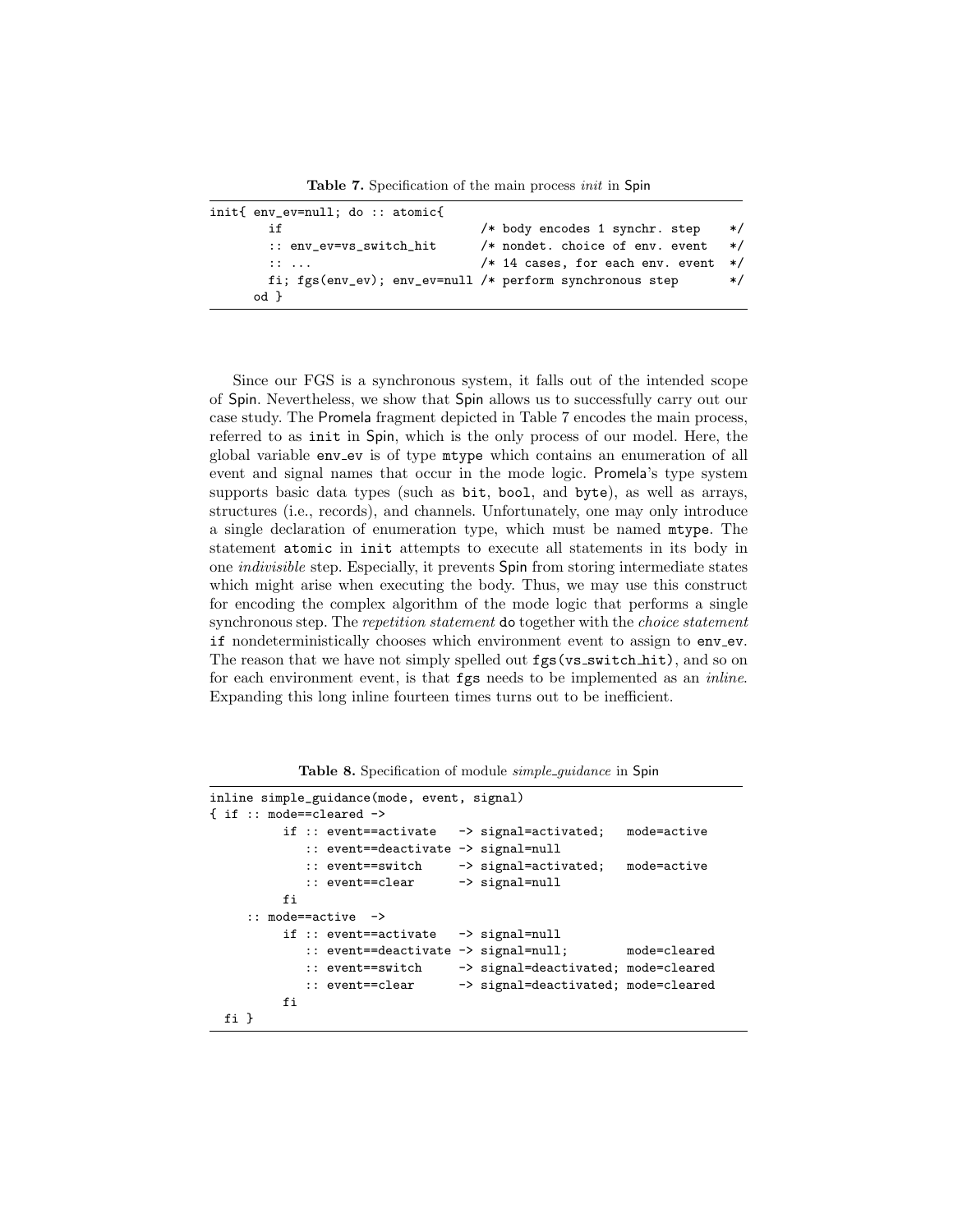Promela does not possess any kind of procedure construct other than the process declaration proctype. However, we may not introduce additional processes to the main process init, since then our model would not reflect a synchronous system any more. The only construct of Promela, which we can use for resembling the architecture of the FGS, is inline. This construct may take parameters, such as mode, event, and signal for component simple guidance (cf. Table 8). When compiling a Promela description, each occurrence of simple guidance in vertical guidance is replaced with its body. The modes instantiating parameter mode are global variables of type bit, where cleared and active are defined as constants  $0$  and  $1$ , respectively, using the preprocessor command  $\#$ define. The body of simple guidance contains the Promela statement if. Its behavior is defined by a nondeterministic selection of one of its executable options, which are separated by double colons, and by executing it. In our case, each option consists of a guarded expression which is executable if the expression on the left of -> evaluates to true in the current system state and which returns the result of evaluating the expression on the right hand side. The symbols == and = denote the equality and the assignment operator, respectively. Using simple guidance, we can specify component vertical guidance as another inline (cf. Table 9). The body of vertical guidance is self-explanatory and similar to the one for Murφ. It should only be noted that guard else is always executable and that expression skip leaves the current system state unchanged. Moreover, functions pitch event, vs event, and vga event are spelled out as inlines here.

The verification technique we employed in Spin for reasoning about the FGS, namely assertions, is similar to the one we used in Murφ. More precisely, Promela's assertion statement assert aborts the state exploration conducted by Spin's verifier whenever its argument expression evaluates to false in some system state associated with the assertion statement. Our specification of the mode confusion properties are depicted in Table 10, where '!', '&&', and '||' stand for the logical connectives *not*, and, and *or*, respectively. Moreover, the symbols  $/*$ and  $*/$  denote the begin and end of comments. In our specification, crew\_input, mode change, ignored crew input, and indirect mode change, which are defined as Boolean functions in  $\mathsf{Mur}\phi$ , are simply introduced via #defines. In order to encode expression mode change, we have to keep a copy of the 'old' values of all global variables of interest, as in the Mur $\phi$  model. Stating the mode confusion properties in Spin's version of linear-time logic requires the re-compilation of Spin with compiler option -DNXT, such that the next-state operator, which is desired for specifying mode change, becomes available. Although this would have allowed us to proceed as described for SMV, we preferred not to do so. The reason is that Spin does not support the definition of temporal formulas in a modular fashion, i.e., by composing complex formulas from more simpler ones, as SMV does. Thereby, temporal formulas related to mode confusion would be very lengthy and difficult to read. The verification results returned by the Spin verifier are similar to the ones for  $\mathsf{Mur}\phi$ . The Spin model of the FGS also possesses 242 states and 3 388 transitions  $(+ 1$  "dummy" transition). Unfortunately, Spin crashes and core dumps when analyzing the invalid assertions search for ig-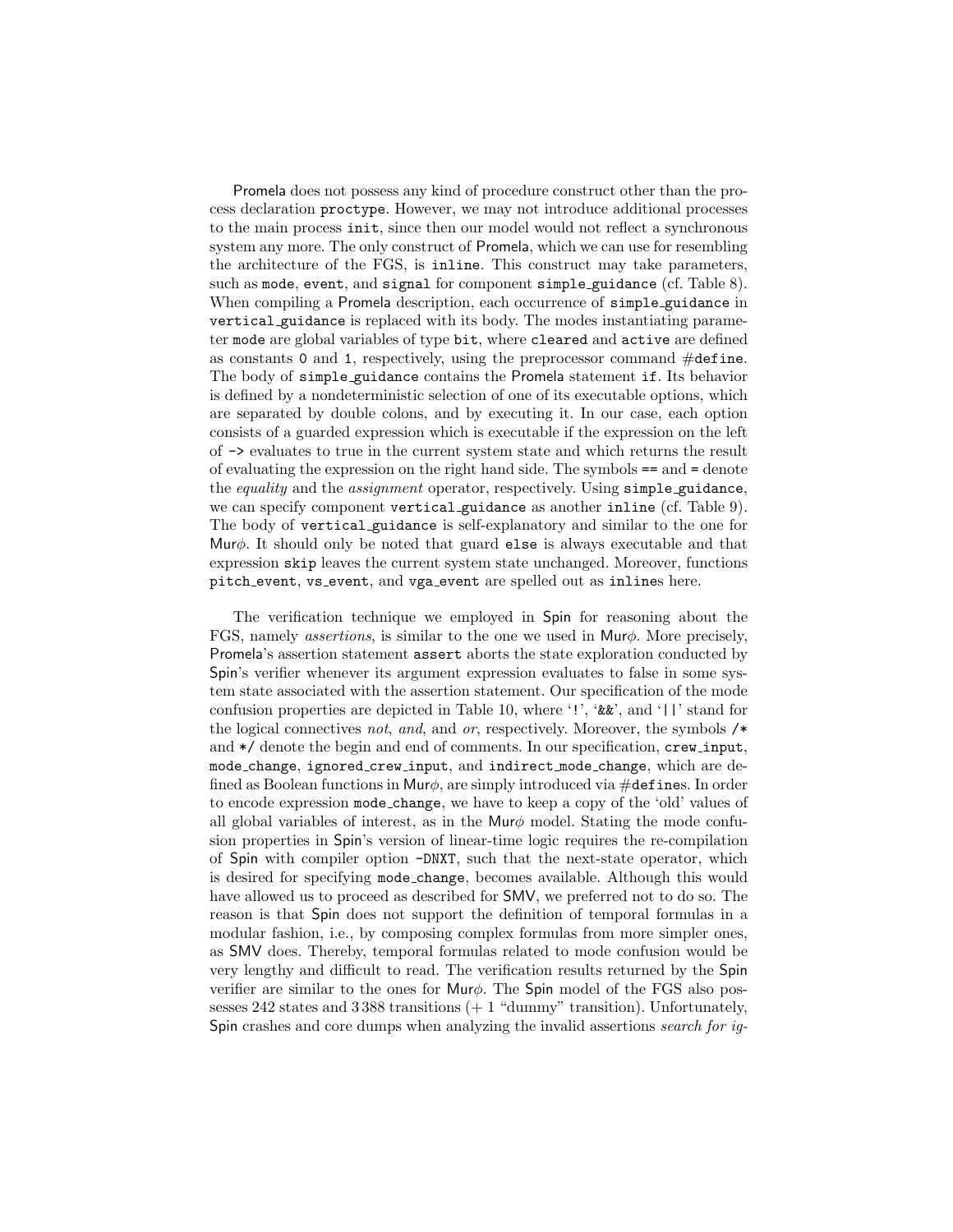Table 9. Specification of module vertical quidance in Spin

```
inline pitch_event(env_ev) { env_ev==vs_pitch_wheel_changed }
inline vs_event(env_ev) { env_ev==vs_switch_hit }
inline vga_event(env_ev) { env_ev==ga_switch_hit || ... }
inline vertical_guidance(env_ev)
{ if :: pitch_event(env_ev) ->
       simple_guidance(activate, pitch_mode, pitch_signal);
       if :: pitch_signal==activated ->
              simple_guidance(deactivate, vs_mode, vs_signal);
              simple_guidance(deactivate, vga_mode, vga_signal)
          :: else -> skip
       fi
    :: vs_event(env_ev) ->
       simple_guidance(switch, vs_mode, vs_signal);
       if :: vs_signal==activated ->
              simple_guidance(deactivate, pitch_mode, pitch_signal);
              simple_guidance(deactivate, vga_mode, vga_signal)
          :: vs_signal==deactivated ->
              simple_guidance( activate, pitch_mode, pitch_signal)
          :: else -> skip
       fi
    :: vga_event(env_ev) ->
       if :: env_ev==ga_switch_hit ->
              simple_guidance(switch, vga_mode, vga_signal)
          :: else ->
              simple_guidance( clear, vga_mode, vga_signal)
       fi;
       if :: vga_signal==activated ->
              simple_guidance(deactivate, pitch_mode, pitch_signal);
              simple_guidance(deactivate, vs_mode, vs_signal)
          :: vga_signal==deactivated ->
              simple_guidance( activate, pitch_mode, pitch_signal)
          :: else -> skip
       fi
    :: else -> skip
 fi }
```
nored crew inputs and search for indirect mode changes. However, it still writes an error trace which can be fed into Spin's simulator. No other violated assertions were detected during the exhaustive state-space search which took under 2 seconds and required about 2.6 MBytes memory on a SUN SPARCstation 20. It should be mentioned that a previous effort to analyze a FGS using Spin suffered from an intractably large state space [15]. That model was then checked for invariants using Spin's bitstate hashing algorithm.

Summarizing, carrying out our case study in Spin was feasible but less elegant than in Mur $\phi$  due to the lack of procedure and function constructs in Promela, which had to be encoded using inlines and #defines. We would like to see a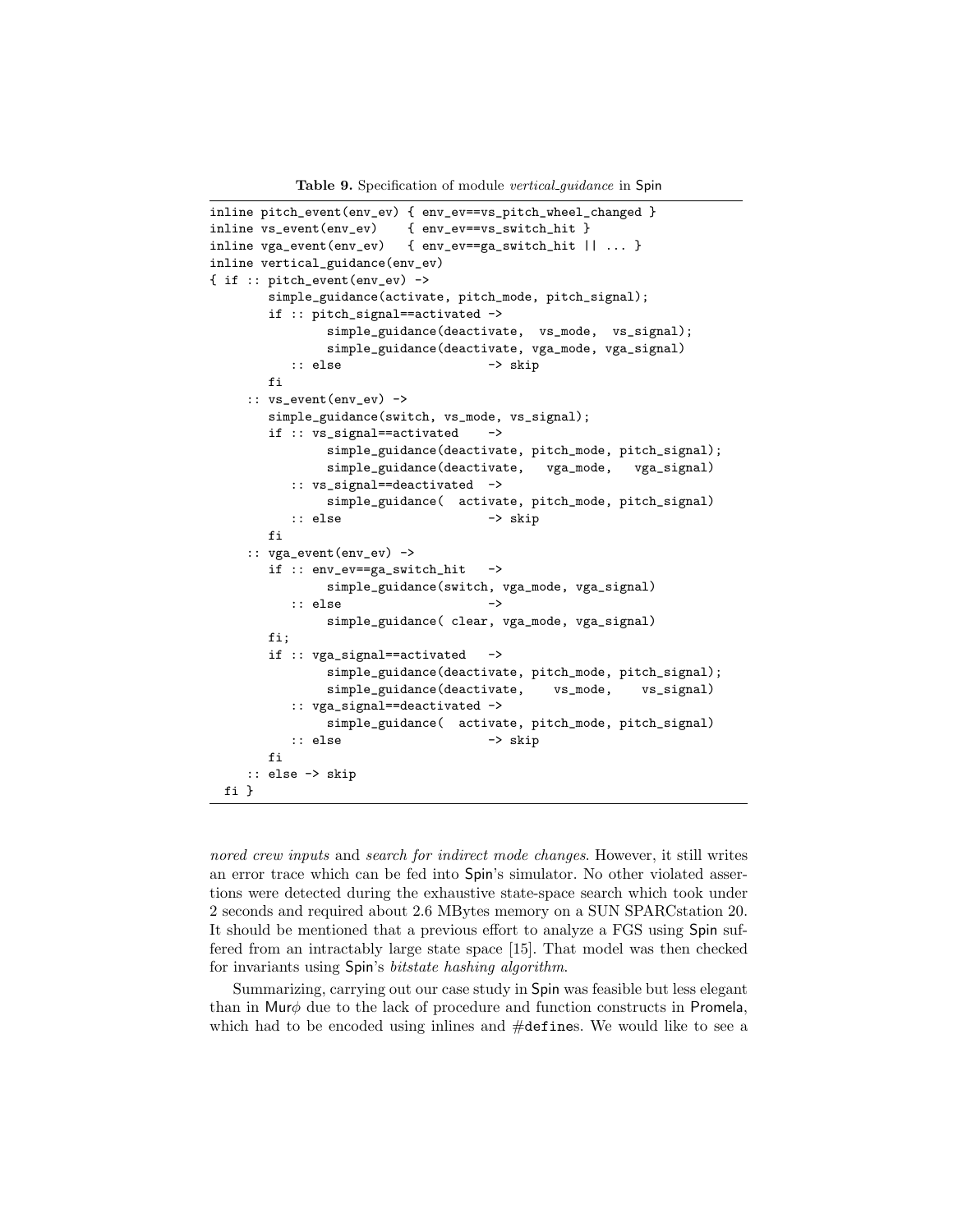**Table 10.** Specification of some mode confusion properties in Spin

```
bit old_pitch_mode=cleared; bit old_vs_mode=cleared;
bit old_vga_mode =cleared;
/* check for response to pressing VS button */
assert(!(old_vs_mode==cleared) || (vs_mode==active));
assert(!(old_vs_mode==active ) || (vs_mode==cleared));
/* search for ignored crew inputs (property violated) */
assert(!(crew_input) || mode_change);
/* no unknown ignored crew inputs */
assert(!(crew_input && !(ignored_crew_input)) || mode_change);
/* search for indirect mode changes (property violated) */
assert(!(!(crew_input)) || !(mode_change));
/* no unknown indirect mode changes */
assert(!(!(crew_input) && !(indirect_mode_change)) || !(mode_change));
/* save the current mode values */old_pitch_mode=pitch_mode; old_vs_mode=vs_mode; old_vga_mode=vga_mode;
```
richer type system in Spin, which can handle more than one mtype definition. Especially useful to us were Spin's capabilities to simulate Promela models and to feed back error traces into the simulator. Simulations helped us to quickly identify the causes of ignored crew inputs and indirect mode changes. Beside monitoring variables, we found it useful that Spin highlights the part of the Promela description corresponding to the system state under investigation.

#### **6 Discussion**

In this section we discuss the strengths and weaknesses of  $Mur\phi$ , SMV, and Spin regarding their system and property description languages and regarding their capabilities for generating and animating diagnostic information. We restrict our discussion to the observations we made on the FGS case study and refrain from a more general comparison or a comparison along the line of a "feature list." Not only is our experience with the tools limited, but a single case study will inevitably give a biased picture since tools are developed with different objectives and one will be more tailored for an application than another.

The system description languages of all three verification tools allow us to model the deterministic, synchronous behavior of the FGS, as well as the nondeterministic behavior of the system's environment. However,  $Mur\phi$ 's language stands out since it (i) implements numerous language constructs and has a rich type system, as found in imperative programming languages, (ii) supports a modular programming style via parameterized procedures and functions, and (iii) permits one to easily adapt the existing PVS specification of the mode logic [13]. However, SMV's module concept is slightly more elegant than  $Mur\phi$ 's procedure concept for our application since mode variables can be declared within the module to which they belong. A major difference between the tools' languages is that Mur $\phi$  and Spin allow model encoding using sequential algo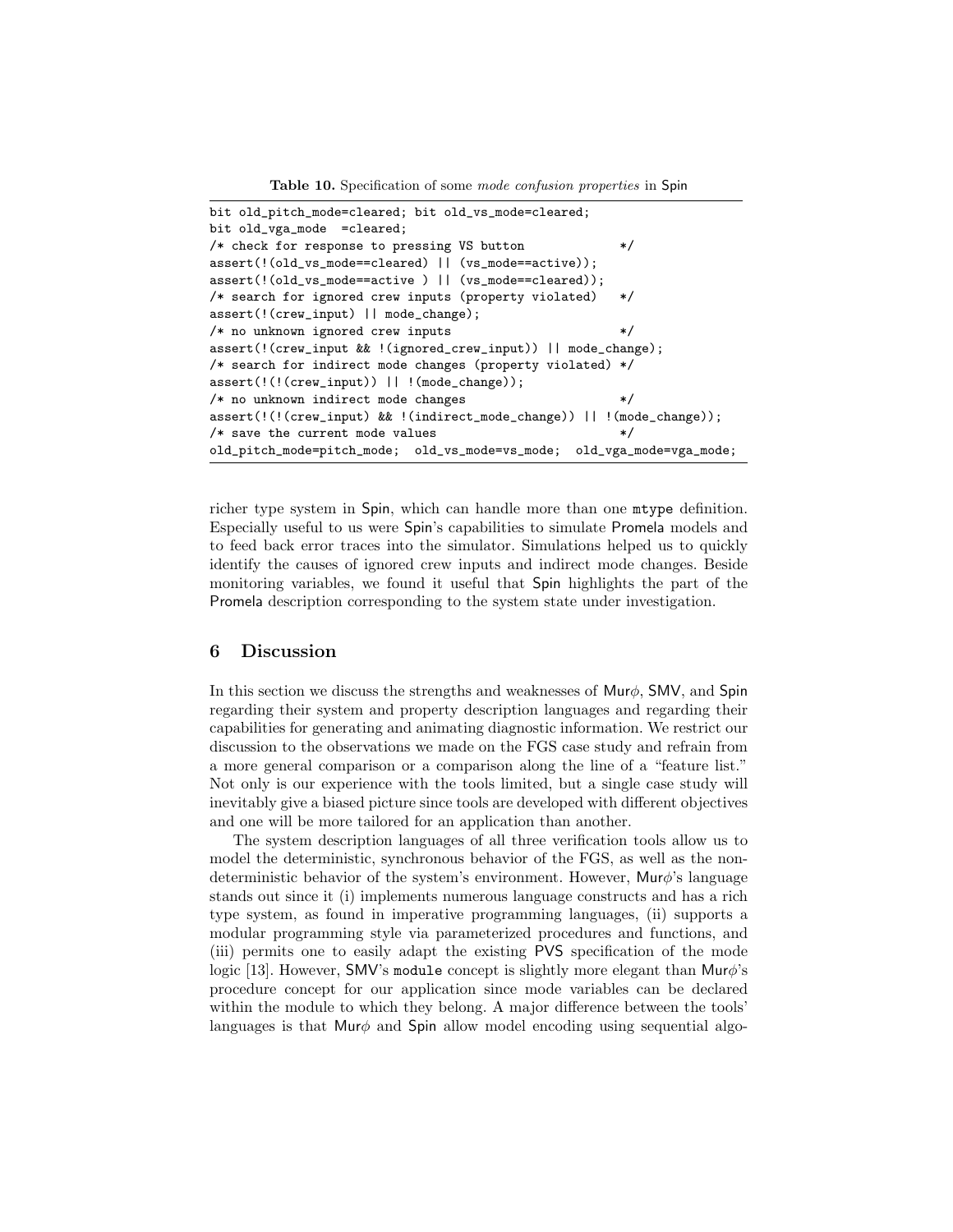rithms, whereas SMV requires an algorithm description by parallel assignments. Regarding Promela, one notices that it is designed to specify asynchronous systems. It only offers the process declaration construct proctype for encapsulating code fragments. We used inline declarations to work around this problem. However, an inline construct is no substitute for a procedure mechanism. Although, depending on the employed parameter mechanism, both constructs may semantically coincide, there is an important practical difference. Inlines may blow-up system descriptions, thereby making, e.g., syntax checks inefficient. We experienced durations of syntax checks well exceeding ten minutes for some variations of our Spin model. Finally, all three tools are missing the ability to organize events in a taxonomy via sub-typing. Such a concept would help us to divide all events into lateral-mode and vertical-mode events, and further into Pitch events, HDG events, etc.

Regarding the second issue, we also identified important differences among the tools. Since all mandatory and mode confusion properties of interest are invariants, they can be stated as assertions and verified in state-exploration tools, such as Murφ, as well as more general model-checking tools, such as SMV and Spin. When specifying mode confusion properties, a temporal logic is most convenient since it allows one to implicitly refer to adjacent states in program paths using the next-state operator. This is important for describing property mode change which requires one to access the mode variables of adjacent states. In contrast to Mur $\phi$ , the encoding of mode confusion properties in SMV does not require the storage of old values of mode variables. Thereby, the size of the associated state vector is cut in half. Spin can be employed both as an assertion checker, similar to Mur $\phi$ , and as a model checker, similar to SMV. Especially, SMV's BDD-based model checker performed very well in our case study since mode logics have the characteristics of Boolean terms which can be represented efficiently using BDDs. However, the small state space of our example system precludes us from fairly comparing the run times of  $Mur\phi$ , SMV, and Spin.

Concerning the third issue, only Spin provides rich features for simulating and animating diagnostic information. Each tool returns an error trace whenever a desired system property is invalidated. Mur $\phi$  and SMV output a textual description of the error trace, which displays the global variables assignments at all states of the trace. Spin, however, is able to animate error traces using message sequence charts, time sequence panels, and data value panels which are integrated in its *graphical user interface*, known as Xspin. In our case study involving a synchronous system only the data value panel was of use. This feature and the ability to highlight the source code line corresponding to the current state in the simulation enabled us to detect sources of mode confusion quickly.

## **7 Conclusions and Future Work**

This paper advocates the use of state-exploration techniques for analyzing mode confusion. Compared to theorem provers, model-checking tools are able to verify the properties of interest automatically. When weighing the strengths of  $Mur\phi$ ,